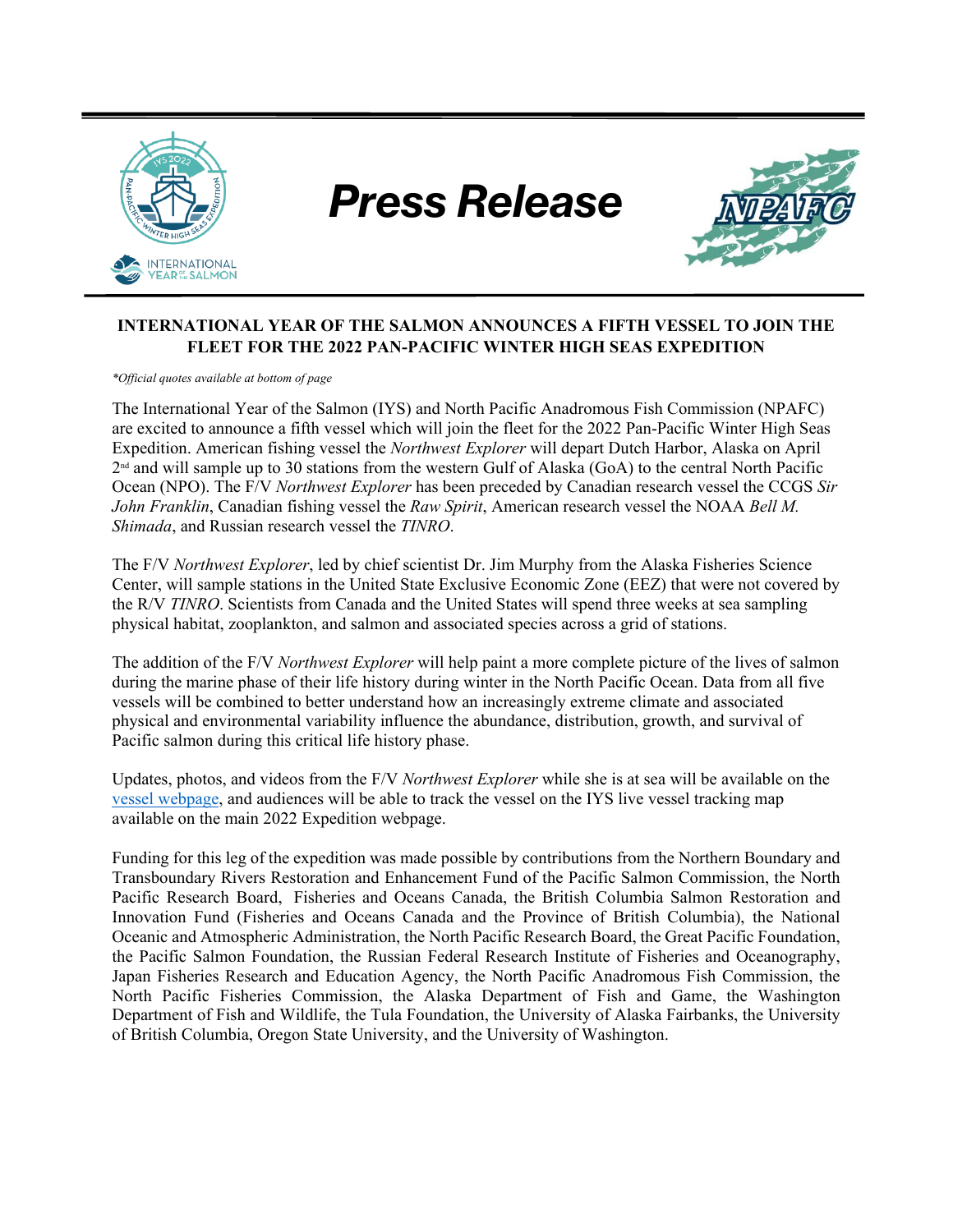#### **About International Year of the Salmon**

The IYS is a five-year initiative (2018–2022) to establish conditions for the resilience of salmon and people in a changing world. It is a hemispheric partnership led by the North Pacific Anadromous Fish Commission in the North Pacific, the North Atlantic Salmon Conservation Organization in the North Atlantic, as well as by NGOs, the private sector, governments, and academic organizations.

### **About NPAFC**

The NPAFC is an international organization that promotes the conservation of salmon (chum, coho, pink, sockeye, Chinook, and cherry salmon) and steelhead trout in the North Pacific and its adjacent seas and serves as a venue for cooperation in and coordination of scientific research and enforcement activities. The NPAFC Convention Area is located in international waters north of 33°N latitude in the North Pacific, Bering Sea and the Sea of Okhotsk beyond the 200-mile zones of coastal States. NPAFC member countries include Canada, Japan, the Republic of Korea, the Russian Federation, and the United States of America.

## **Information and Updates for the 2022 IYS Pan-Pacific Winter High Seas Expedition:**

2022 Expedition Webpage: <https://yearofthesalmon.org/2022expedition/>

IYS Twitter: [@yearofthesalmon](https://twitter.com/yearofthesalmon) 

IYS Instagram: [@internationalyearofthesalmon](https://www.instagram.com/internationalyearofthesalmon/)

IYS Facebook: International Year [of the Salmon – North](https://www.facebook.com/yearofthesalmon) Pacific

For more information, please contact IYS Communications Coordinator **Camille Jasinski** at [cjasinski@npafc.org](mailto:cjasinski@npafc.org)**.**

### **Quotes**

*"The 2022 Pan-Pacific Expedition is a remarkable study that will help us better understand the complex interactions of salmon and their marine ecosystems in the North Pacific Ocean.  We could not ask for a more capable international team of scientists and leadership of the expedition through the North Pacific Anadromous Fish Commission and the International Year of the Salmon."*

Dr. Jim Murphy, Chief Scientist on the F/V *Northwest Explorer*, Alaska Fisheries Science Center

"*The Winter High Seas Expedition is a truly unique opportunity to explore conditions in the open waters of the North Pacific and the physical and biological mechanisms that drive abundance and distribution for Pacific salmon throughout their range. This data is critical to understanding pelagic ocean habitat in winter and an important part of the life cycle for these fish. This effort has been driven by an inspired and talented group of individuals from across a wide range of institutions and nations throughout the Pacific*